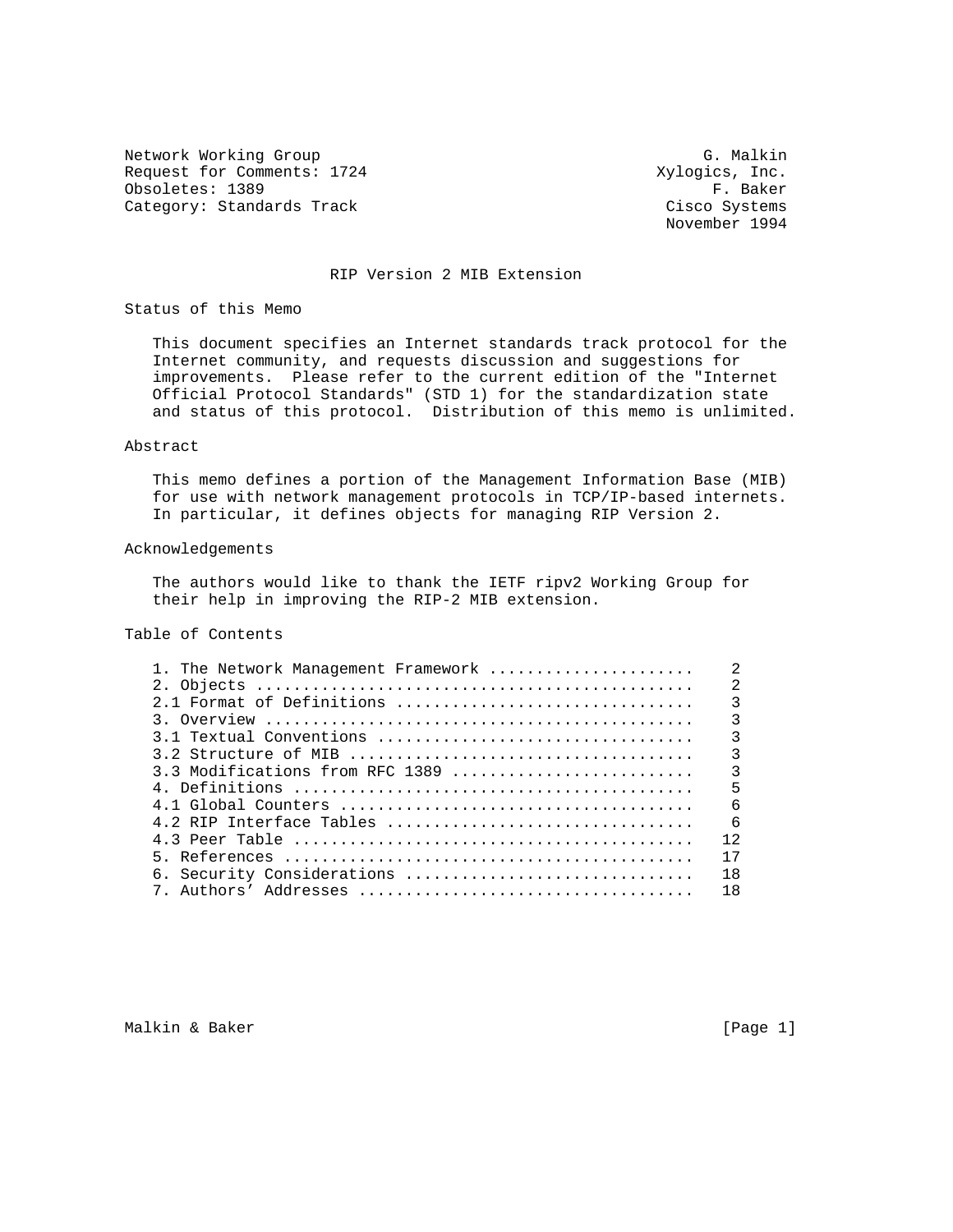1. The Network Management Framework

 The Internet-standard Network Management Framework consists of three components. They are:

- STD 16/RFC 1155 which defines the SMI, the mechanisms used for describing and naming objects for the purpose of management.
- STD 16/RFC 1212 defines a more concise description mechanism, which is wholly consistent with the SMI.
- RFC 1156 which defines MIB-I, the core set of managed objects for the Internet suite of protocols. STD 17/RFC 1213 defines MIB- II, an evolution of MIB-I based on implementation experience and new operational requirements.
- STD 15/RFC 1157 which defines the SNMP, the protocol used for network access to managed objects.

 The Framework permits new objects to be defined for the purpose of experimentation and evaluation.

2. Objects

 Managed objects are accessed via a virtual information store, termed the Management Information Base or MIB. Objects in the MIB are defined using the subset of Abstract Syntax Notation One (ASN.1) [7] defined in the SMI. In particular, each object has a name, a syntax, and an encoding. The name is an object identifier, an administratively assigned name, which specifies an object type. The object type together with an object instance serves to uniquely identify a specific instantiation of the object. For human convenience, we often use a textual string, termed the OBJECT DESCRIPTOR, to also refer to the object type.

 The syntax of an object type defines the abstract data structure corresponding to that object type. The ASN.1 language is used for this purpose. However, the SMI [3] purposely restricts the ASN.1 constructs which may be used. These restrictions are explicitly made for simplicity.

 The encoding of an object type is simply how that object type is represented using the object type's syntax. Implicitly tied to the notion of an object type's syntax and encoding is how the object type is represented when being transmitted on the network.

 The SMI specifies the use of the basic encoding rules of ASN.1 [8], subject to the additional requirements imposed by the SNMP.

Malkin & Baker [Page 2]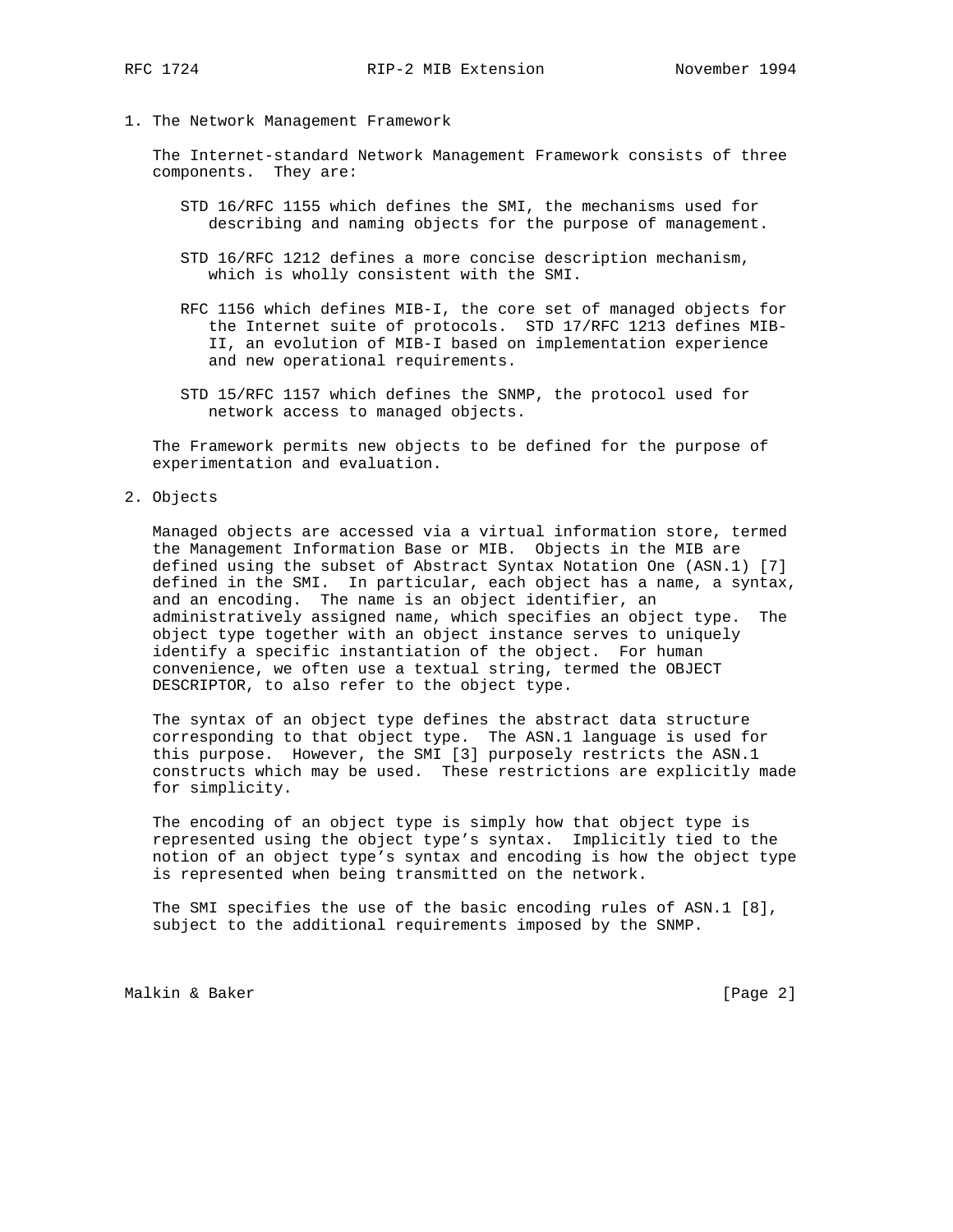# 2.1 Format of Definitions

 Section 4 contains the specification of all object types contained in this MIB module. The object types are defined using the conventions defined in the SMI, as amended by the extensions specified in [9].

### 3. Overview

#### 3.1 Textual Conventions

 Several new data types are introduced as a textual convention in this MIB document. These textual conventions enhance the readability of the specification and can ease comparison with other specifications if appropriate. It should be noted that the introduction of the these textual conventions has no effect on either the syntax nor the semantics of any managed objects. The use of these is merely an artifact of the explanatory method used. Objects defined in terms of one of these methods are always encoded by means of the rules that define the primitive type. Hence, no changes to the SMI or the SNMP are necessary to accommodate these textual conventions which are adopted merely for the convenience of readers and writers in pursuit of the elusive goal of clear, concise, and unambiguous MIB documents.

 The new data type is RouteTag. The RouteTag type represents the contents of the Route Domain field in the packet header or route entry.

3.2 Structure of MIB

 The RIP-2 MIB contains global counters, useful for detecting the deleterious effects of RIP incompatibilities; two "interfaces" tables, which contains interface-specific statistics and configuration information; and an optional "peer" table, containing information that may be helpful in debugging neighbor relationships. Like the protocol itself, this MIB takes great care to preserve compatibility with RIP-1 systems and controls for monitoring and controlling system interactions.

3.3 Modifications from RFC 1389

 The RIP-2 MIB was originally published in RFC 1389. It encoded the concept of a Routing Domain, and did not address unnumbered interfaces.

 In the current version of the protocol, Route Domains are deprecated; therefore, they are deprecated in the MIB as well. This means that the object rip2IfConfDomain is deprecated, and the object rip2PeerDomain (which cannot be deprecated, being an instance object)

Malkin & Baker [Page 3]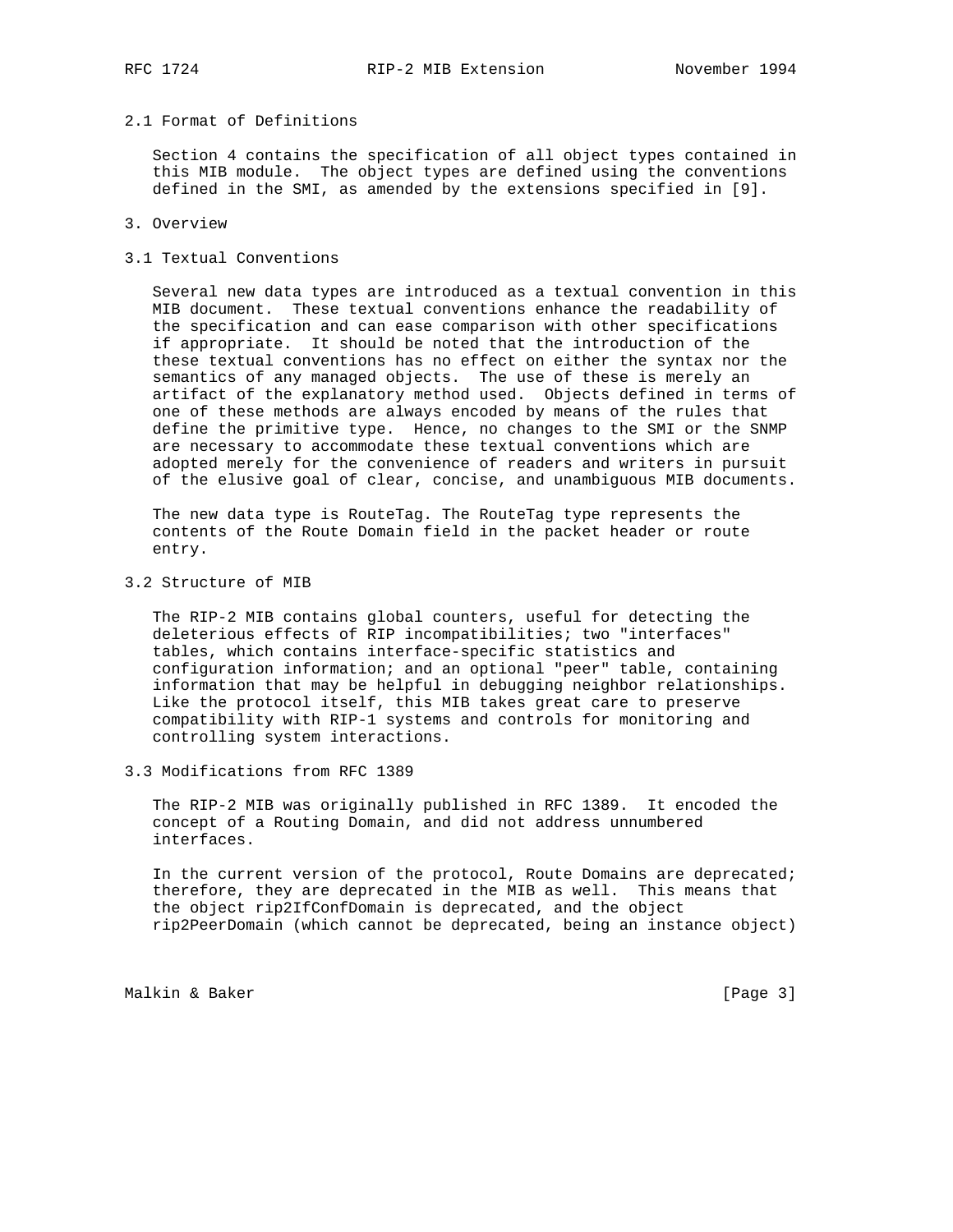must always be zero.

 Unnumbered interfaces are supported in this version. Since the IP Address that the neighbor uses may be unknown to the system, a pseudo-address is used to identify these interfaces. The pseudo address is in the class A network 0.0.0.0, and the host number (the least significant 24 bits of the address) are the ifIndex value of the relevant IP Interface. This is an additional new meaning of the objects rip2IfStatAddress and rip2IfConfAddress, backward compatible with the RFC 1389 usage. The object rip2IfConfSrcAddress is added, to permit the configuration of the source address on an unnumbered interface, and the meaning of the object rip2PeerAddress is broadened to remain relevant on unnumbered interfaces.

 rip2IfConfSend is augmented with two values for the use of Demand RIP under RIP-I and RIP-II rules. This avoids the necessity of a Demand RIP MIB.

MD5 Authentication is supported.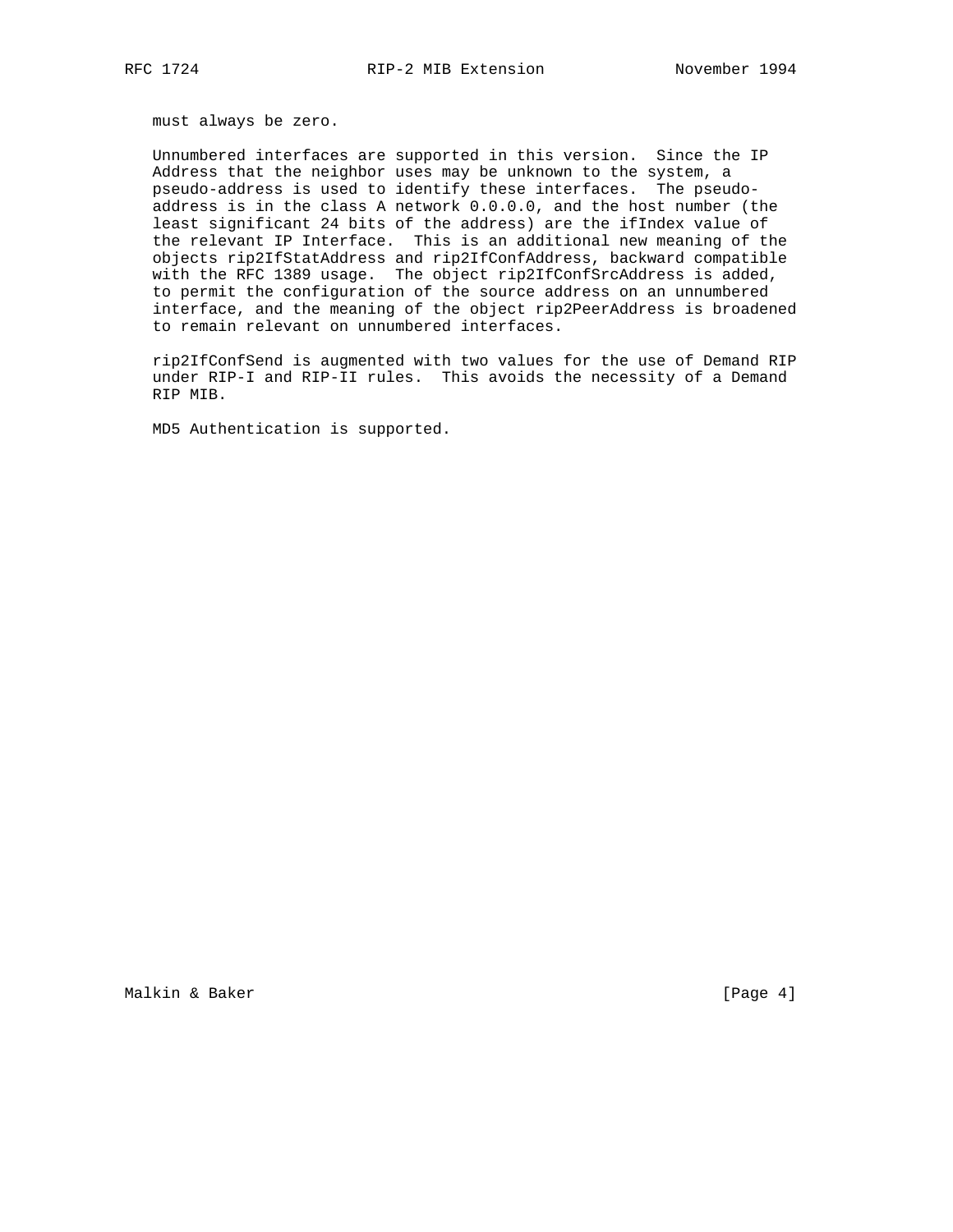```
4. Definitions
   RIPv2-MIB DEFINITIONS ::= BEGIN
   IMPORTS
       MODULE-IDENTITY, OBJECT-TYPE, Counter32,
TimeTicks, IpAddress FROM SNMPv2-SMI
TEXTUAL-CONVENTION, RowStatus FROM SNMPv2-TC
MODULE-COMPLIANCE, OBJECT-GROUP FROM SNMPv2-CONF
      mib-2 FROM RFC1213-MIB;
   -- This MIB module uses the extended OBJECT-TYPE macro as
   -- defined in [9].
   rip2 MODULE-IDENTITY
           LAST-UPDATED "9407272253Z" -- Wed Jul 27 22:53:04 PDT 1994
           ORGANIZATION "IETF RIP-II Working Group"
         CONTACT-INFO<br>Fred B
               Fred Baker
          Postal: Cisco Systems
                 519 Lado Drive
                 Santa Barbara, California 93111
          Tel: +1 805 681 0115
          E-Mail: fbaker@cisco.com
          Postal: Gary Malkin
                 Xylogics, Inc.
                 53 Third Avenue
                 Burlington, MA 01803
          Phone: (617) 272-8140
          EMail: gmalkin@Xylogics.COM"
      DESCRIPTION
         "The MIB module to describe the RIP2 Version 2 Protocol"
    ::= { mib-2 23 }
 -- RIP-2 Management Information Base
 -- the RouteTag type represents the contents of the
 -- Route Domain field in the packet header or route entry.
 -- The use of the Route Domain is deprecated.
 RouteTag ::= TEXTUAL-CONVENTION
     STATUS current
     DESCRIPTION
        "the RouteTag type represents the contents of the Route Domain
        field in the packet header or route entry"
    SYNTAX OCTET STRING (SIZE (2))
```
Malkin & Baker [Page 5]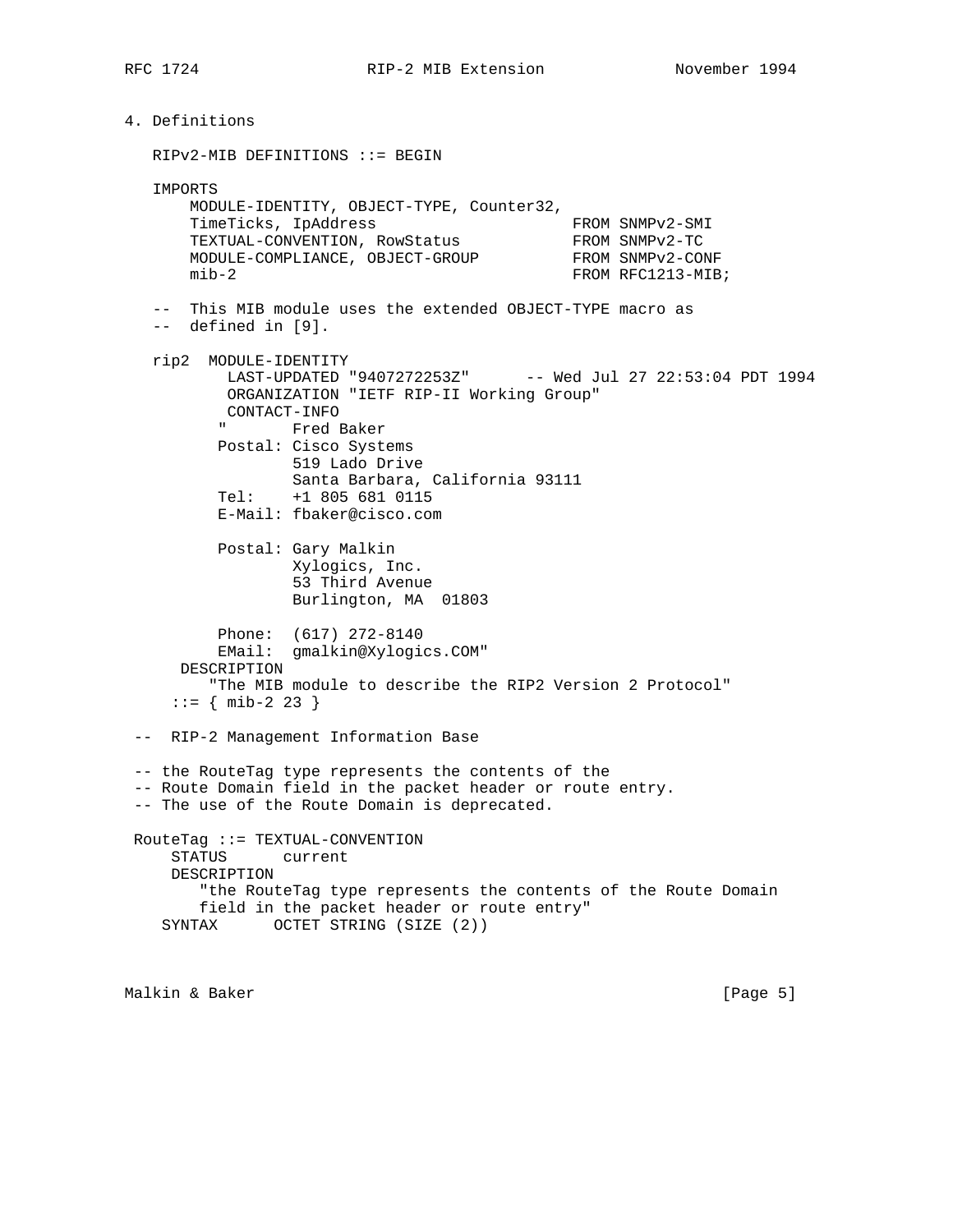--4.1 Global Counters -- The RIP-2 Globals Group. -- Implementation of this group is mandatory for systems -- which implement RIP-2. -- These counters are intended to facilitate debugging quickly -- changing routes or failing neighbors rip2Globals OBJECT IDENTIFIER ::= { rip2 1 } rip2GlobalRouteChanges OBJECT-TYPE SYNTAX Counter32 MAX-ACCESS read-only STATUS current DESCRIPTION "The number of route changes made to the IP Route Database by RIP. This does not include the refresh of a route's age."  $::= \{ rightthinspace right; \text{right } \}$  rip2GlobalQueries OBJECT-TYPE SYNTAX Counter32 MAX-ACCESS read-only STATUS current DESCRIPTION "The number of responses sent to RIP queries from other systems."  $::=$  { rip2Globals 2 } --4.2 RIP Interface Tables -- RIP Interfaces Groups -- Implementation of these Groups is mandatory for systems -- which implement RIP-2. -- The RIP Interface Status Table. rip2IfStatTable OBJECT-TYPE SYNTAX SEQUENCE OF Rip2IfStatEntry MAX-ACCESS not-accessible STATUS current DESCRIPTION "A list of subnets which require separate status monitoring in RIP."  $::= \{$  rip2 2  $\}$ rip2IfStatEntry OBJECT-TYPE

Malkin & Baker [Page 6]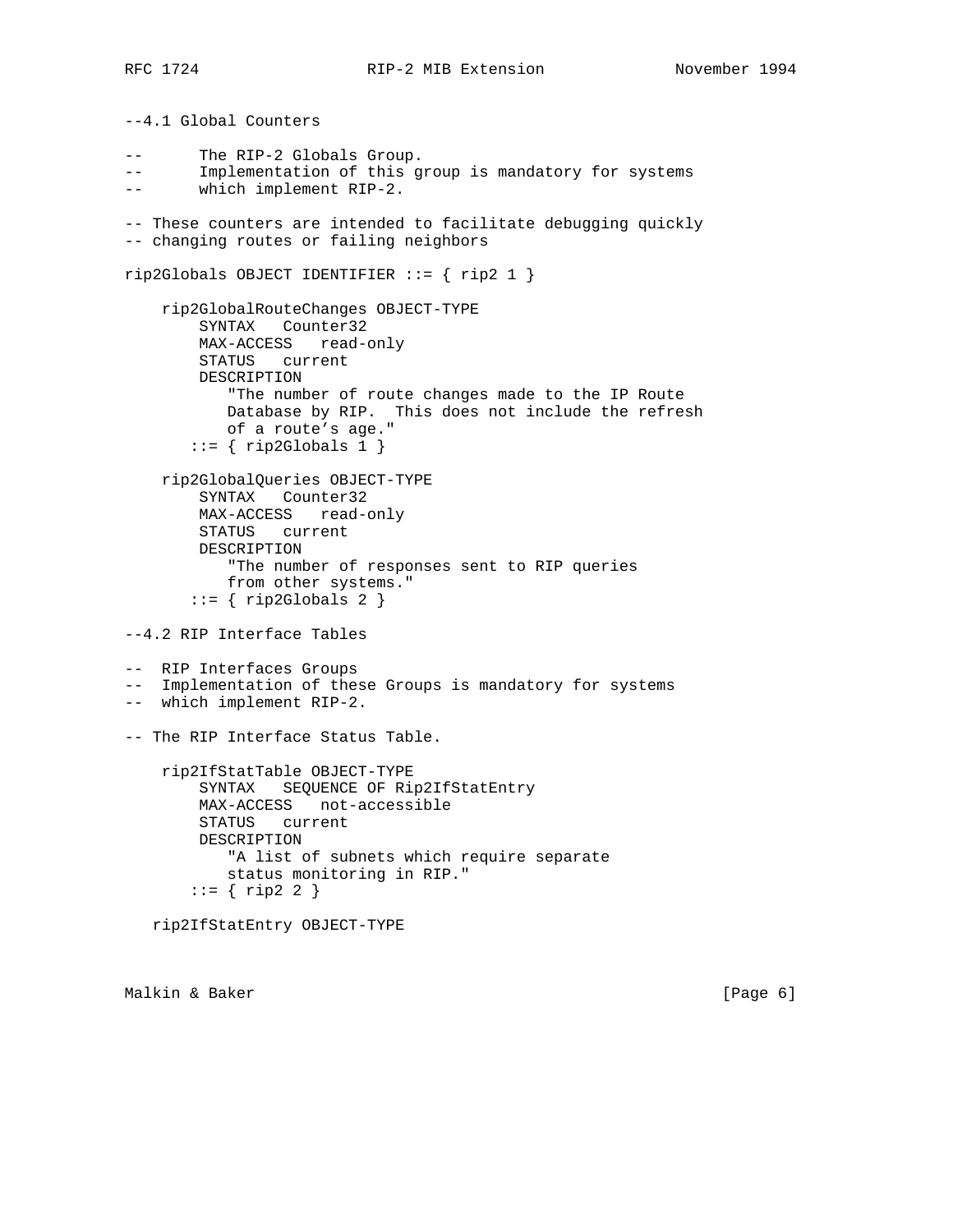SYNTAX Rip2IfStatEntry MAX-ACCESS not-accessible STATUS current DESCRIPTION "A Single Routing Domain in a single Subnet." INDEX { rip2IfStatAddress }  $::=$  { rip2IfStatTable 1 } Rip2IfStatEntry ::= SEQUENCE { rip2IfStatAddress IpAddress, rip2IfStatRcvBadPackets Counter32, rip2IfStatRcvBadRoutes Counter32, rip2IfStatSentUpdates Counter32, rip2IfStatStatus RowStatus } rip2IfStatAddress OBJECT-TYPE SYNTAX IpAddress MAX-ACCESS read-only STATUS current DESCRIPTION "The IP Address of this system on the indicated subnet. For unnumbered interfaces, the value 0.0.0.N, where the least significant 24 bits (N) is the ifIndex for the IP Interface in network byte order."  $::=$  { rip2IfStatEntry 1 } rip2IfStatRcvBadPackets OBJECT-TYPE SYNTAX Counter32 MAX-ACCESS read-only STATUS current DESCRIPTION "The number of RIP response packets received by the RIP process which were subsequently discarded for any reason (e.g. a version 0 packet, or an unknown command type)." ::= { rip2IfStatEntry 2 } rip2IfStatRcvBadRoutes OBJECT-TYPE SYNTAX Counter32 MAX-ACCESS read-only STATUS current

Malkin & Baker [Page 7]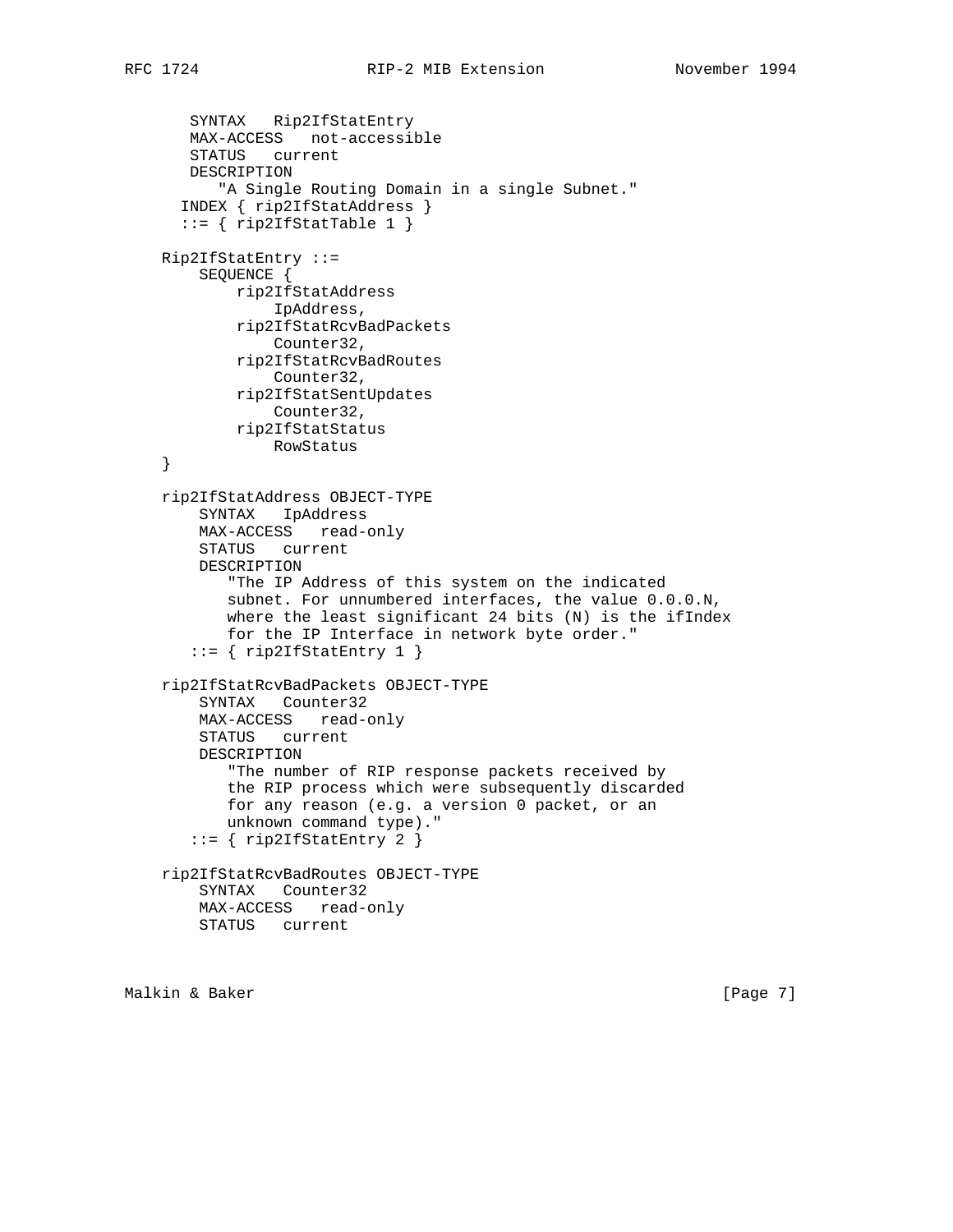```
 DESCRIPTION
            "The number of routes, in valid RIP packets,
            which were ignored for any reason (e.g. unknown
            address family, or invalid metric)."
       ::= { rip2IfStatEntry 3 }
     rip2IfStatSentUpdates OBJECT-TYPE
         SYNTAX Counter32
        MAX-ACCESS read-only
         STATUS current
        DESCRIPTION
            "The number of triggered RIP updates actually
            sent on this interface. This explicitly does
            NOT include full updates sent containing new
            information."
       ::= { rip2IfStatEntry 4 }
    rip2IfStatStatus OBJECT-TYPE
         SYNTAX RowStatus
        MAX-ACCESS read-create
        STATUS current
        DESCRIPTION
            "Writing invalid has the effect of deleting
            this interface."
        ::= { rip2IfStatEntry 5 }
-- The RIP Interface Configuration Table.
    rip2IfConfTable OBJECT-TYPE
        SYNTAX SEQUENCE OF Rip2IfConfEntry
        MAX-ACCESS not-accessible
        STATUS current
        DESCRIPTION
            "A list of subnets which require separate
            configuration in RIP."
       ::= { ring2 3 } rip2IfConfEntry OBJECT-TYPE
        SYNTAX Rip2IfConfEntry
        MAX-ACCESS not-accessible
       STATUS current
       DESCRIPTION
           "A Single Routing Domain in a single Subnet."
       INDEX { rip2IfConfAddress }
      ::= { rip2IfConfTable 1 }
    Rip2IfConfEntry ::=
        SEQUENCE {
```
Malkin & Baker [Page 8]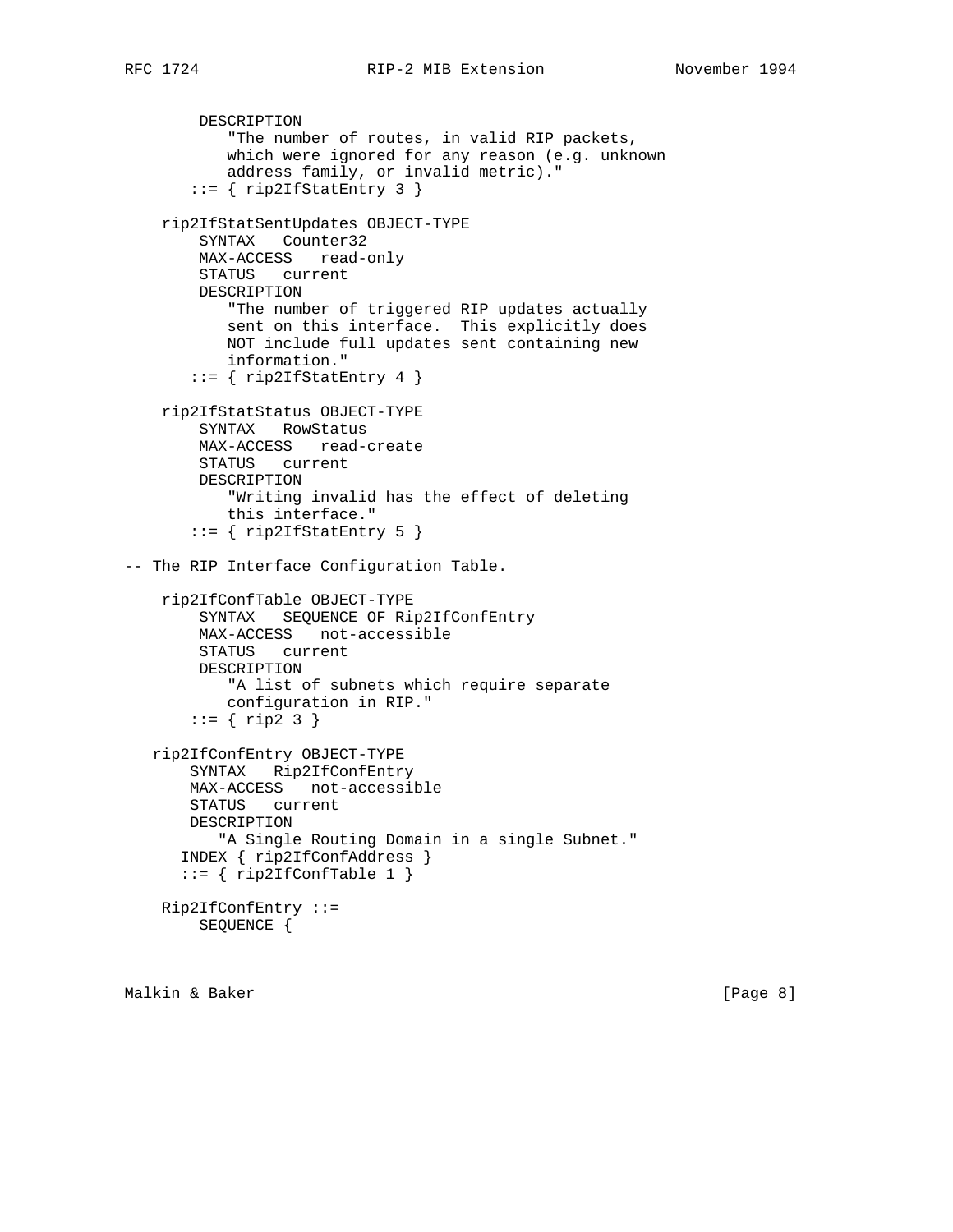```
 rip2IfConfAddress
     IpAddress,
 rip2IfConfDomain
     RouteTag,
 rip2IfConfAuthType
     INTEGER,
 rip2IfConfAuthKey
     OCTET STRING (SIZE(0..16)),
 rip2IfConfSend
     INTEGER,
 rip2IfConfReceive
     INTEGER,
 rip2IfConfDefaultMetric
     INTEGER,
 rip2IfConfStatus
    RowStatus,
 rip2IfConfSrcAddress
```

```
 }
 rip2IfConfAddress OBJECT-TYPE
     SYNTAX IpAddress
    MAX-ACCESS read-only
    STATUS current
    DESCRIPTION
        "The IP Address of this system on the indicated
        subnet. For unnumbered interfaces, the value 0.0.0.N,
       where the least significant 24 bits (N) is the ifIndex
       for the IP Interface in network byte order."
   ::= { rip2IfConfEntry 1 }
```

```
 rip2IfConfDomain OBJECT-TYPE
    SYNTAX RouteTag
    MAX-ACCESS read-create
    STATUS obsolete
    DESCRIPTION
        "Value inserted into the Routing Domain field
       of all RIP packets sent on this interface."
    DEFVAL { '0000'h }
    ::= { rip2IfConfEntry 2 }
 rip2IfConfAuthType OBJECT-TYPE
    SYNTAX INTEGER {
```

```
 noAuthentication (1),
                 simplePassword (2),
                 md5 (3)
 }
       MAX-ACCESS read-create
```
IpAddress

Malkin & Baker [Page 9]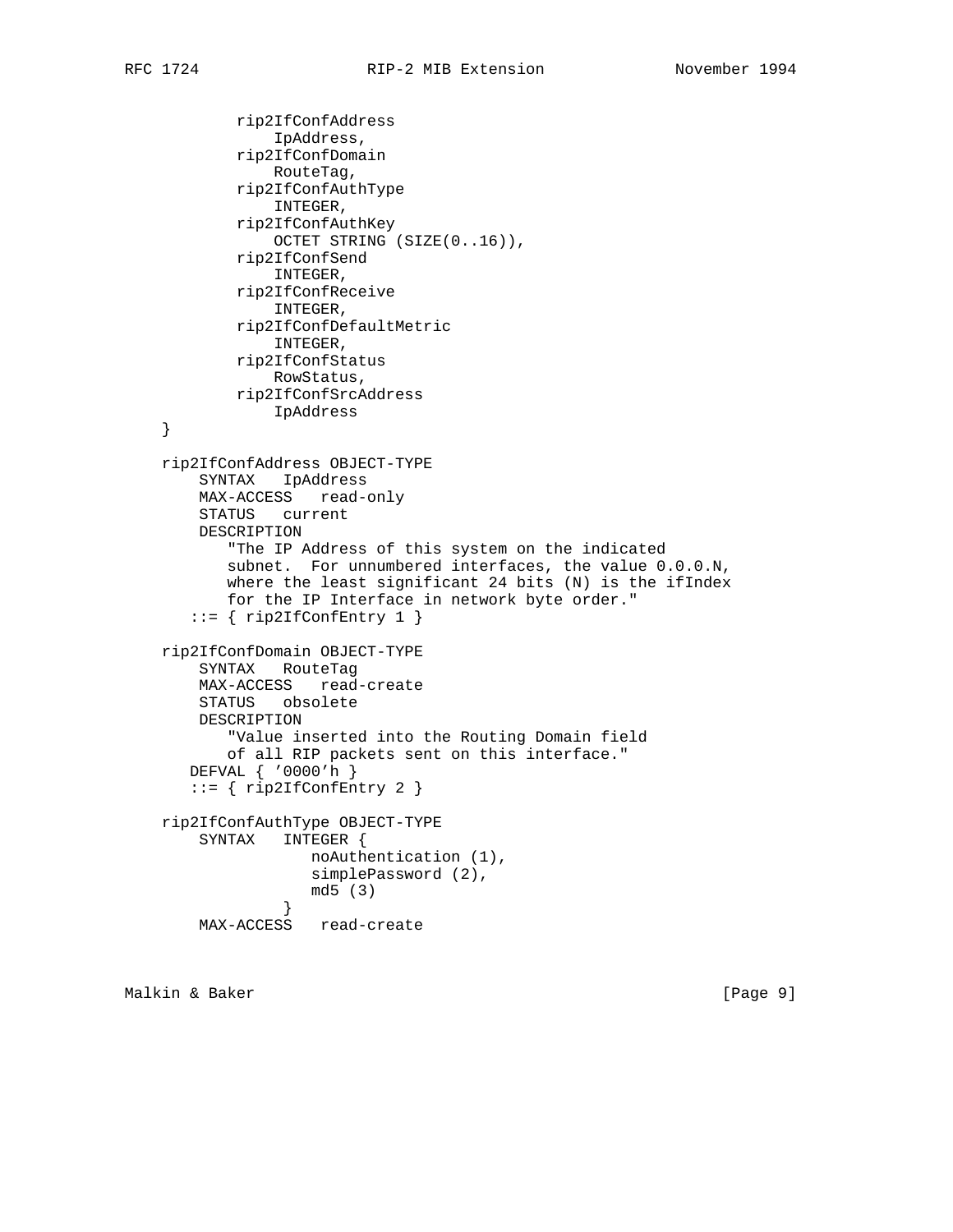```
 STATUS current
        DESCRIPTION
            "The type of Authentication used on this
           interface."
       DEFVAL { noAuthentication }
       ::= { rip2IfConfEntry 3 }
    rip2IfConfAuthKey OBJECT-TYPE
        SYNTAX OCTET STRING (SIZE(0..16))
        MAX-ACCESS read-create
        STATUS current
        DESCRIPTION
           "The value to be used as the Authentication Key
           whenever the corresponding instance of
           rip2IfConfAuthType has a value other than
           noAuthentication. A modification of the corresponding
           instance of rip2IfConfAuthType does not modify
           the rip2IfConfAuthKey value. If a string shorter
           than 16 octets is supplied, it will be left-
           justified and padded to 16 octets, on the right,
           with nulls (0x00).
           Reading this object always results in an OCTET
           STRING of length zero; authentication may not
           be bypassed by reading the MIB object."
       DEFVAL { ''h }
       ::= { rip2IfConfEntry 4 }
    rip2IfConfSend OBJECT-TYPE
        SYNTAX INTEGER {
                    doNotSend (1),
                    ripVersion1 (2),
                    rip1Compatible (3),
                    ripVersion2 (4),
                    ripV1Demand (5),
                 ripV2Demand (6)
 }
        MAX-ACCESS read-create
        STATUS current
        DESCRIPTION
           "What the router sends on this interface.
           ripVersion1 implies sending RIP updates compliant
           with RFC 1058. rip1Compatible implies
           broadcasting RIP-2 updates using RFC 1058 route
           subsumption rules. ripVersion2 implies
           multicasting RIP-2 updates. ripV1Demand indicates
           the use of Demand RIP on a WAN interface under RIP
           Version 1 rules. ripV2Demand indicates the use of
```
Malkin & Baker [Page 10]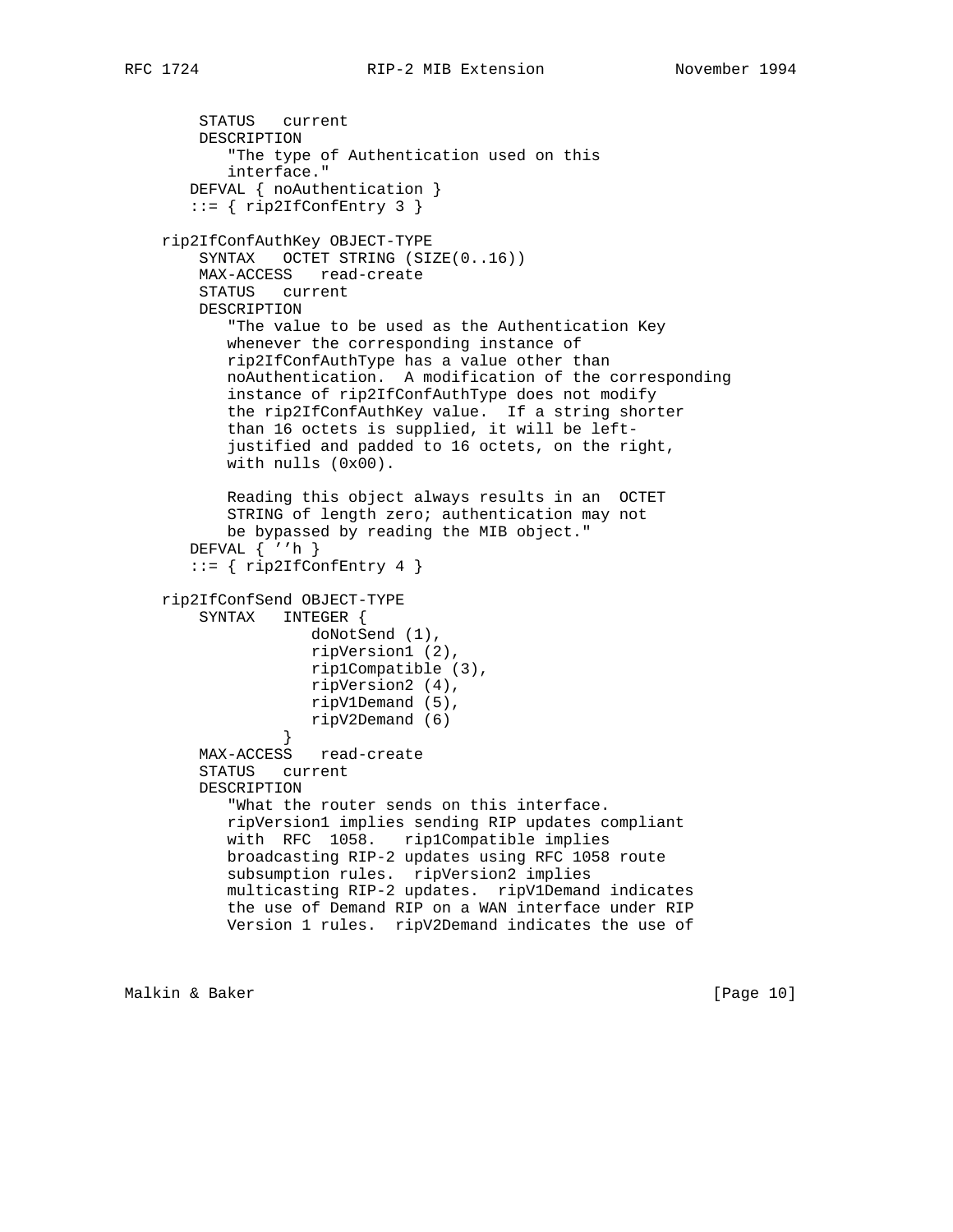```
 Demand RIP on a WAN interface under Version 2 rules."
 DEFVAL { rip1Compatible }
```

```
 ::= { rip2IfConfEntry 5 }
    rip2IfConfReceive OBJECT-TYPE
        SYNTAX INTEGER {
                   rip1 (1),
                    rip2 (2),
                   rip1OrRip2 (3),
                doNotRecieve (4)<br>}
 }
        MAX-ACCESS read-create
        STATUS current
        DESCRIPTION
           "This indicates which version of RIP updates
           are to be accepted. Note that rip2 and
           rip1OrRip2 implies reception of multicast
           packets."
       DEFVAL { rip1OrRip2 }
       ::= { rip2IfConfEntry 6 }
    rip2IfConfDefaultMetric OBJECT-TYPE
       SYNTAX INTEGER ( 0..15 )
        MAX-ACCESS read-create
        STATUS current
        DESCRIPTION
           "This variable indicates the metric that is to
           be used for the default route entry in RIP updates
           originated on this interface. A value of zero
           indicates that no default route should be
           originated; in this case, a default route via
           another router may be propagated."
      ::= { rip2IfConfEntry 7 }
    rip2IfConfStatus OBJECT-TYPE
        SYNTAX RowStatus
        MAX-ACCESS read-create
        STATUS current
        DESCRIPTION
           "Writing invalid has the effect of deleting
           this interface."
      ::= { rip2IfConfEntry 8 }
    rip2IfConfSrcAddress OBJECT-TYPE
        SYNTAX IpAddress
        MAX-ACCESS read-create
        STATUS current
        DESCRIPTION
```
Malkin & Baker [Page 11]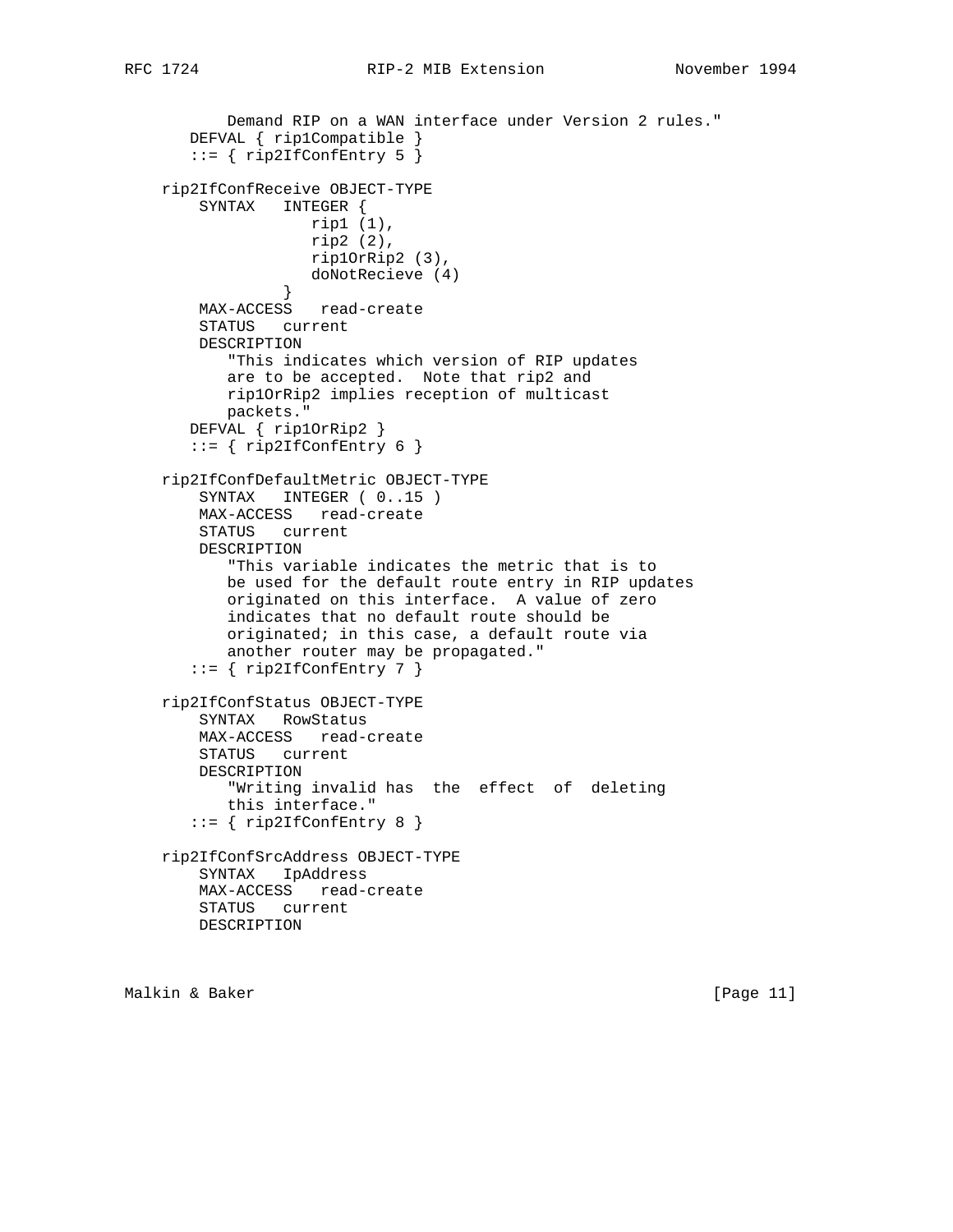"The IP Address this system will use as a source address on this interface. If it is a numbered interface, this MUST be the same value as rip2IfConfAddress. On unnumbered interfaces, it must be the value of rip2IfConfAddress for some interface on the system." ::= { rip2IfConfEntry 9 } --4.3 Peer Table -- Peer Table -- The RIP Peer Group -- Implementation of this Group is Optional -- This group provides information about active peer -- relationships intended to assist in debugging. An -- active peer is a router from which a valid RIP -- updated has been heard in the last 180 seconds. rip2PeerTable OBJECT-TYPE SYNTAX SEQUENCE OF Rip2PeerEntry MAX-ACCESS not-accessible STATUS current DESCRIPTION "A list of RIP Peers."  $::= { ring2 4 }$  rip2PeerEntry OBJECT-TYPE SYNTAX Rip2PeerEntry MAX-ACCESS not-accessible STATUS current DESCRIPTION "Information regarding a single routing peer." INDEX { rip2PeerAddress, rip2PeerDomain }  $::=$  { rip2PeerTable 1 } Rip2PeerEntry ::= SEQUENCE { rip2PeerAddress IpAddress, rip2PeerDomain RouteTag, rip2PeerLastUpdate TimeTicks, rip2PeerVersion INTEGER, rip2PeerRcvBadPackets

Malkin & Baker [Page 12]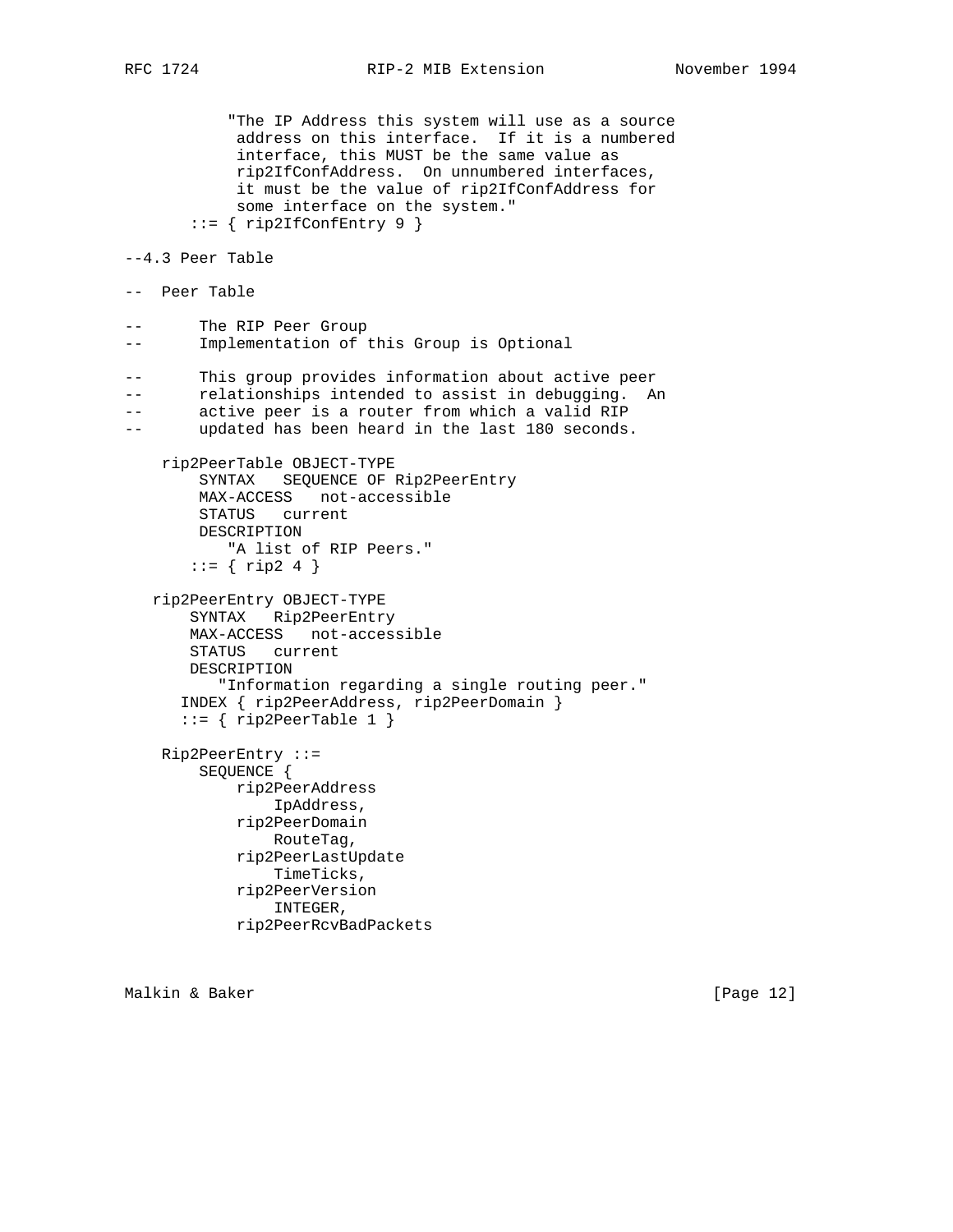```
 Counter32,
            rip2PeerRcvBadRoutes
            Counter32<br>}
 }
    rip2PeerAddress OBJECT-TYPE
        SYNTAX IpAddress
        MAX-ACCESS read-only
        STATUS current
        DESCRIPTION
            "The IP Address that the peer is using as its source
            address. Note that on an unnumbered link, this may
            not be a member of any subnet on the system."
      ::= { rip2PeerEntry 1 }
    rip2PeerDomain OBJECT-TYPE
        SYNTAX RouteTag
        MAX-ACCESS read-only
        STATUS current
        DESCRIPTION
           "The value in the Routing Domain field in RIP
           packets received from the peer. As domain suuport
           is deprecated, this must be zero."
        ::= { rip2PeerEntry 2 }
    rip2PeerLastUpdate OBJECT-TYPE
        SYNTAX TimeTicks
        MAX-ACCESS read-only
        STATUS current
        DESCRIPTION
           "The value of sysUpTime when the most recent
           RIP update was received from this system."
      ::= { rip2PeerEntry 3 }
    rip2PeerVersion OBJECT-TYPE
        SYNTAX INTEGER ( 0..255 )
        MAX-ACCESS read-only
        STATUS current
        DESCRIPTION
           "The RIP version number in the header of the
           last RIP packet received."
      ::= { rip2PeerEntry 4 }
    rip2PeerRcvBadPackets OBJECT-TYPE
        SYNTAX Counter32
        MAX-ACCESS read-only
        STATUS current
        DESCRIPTION
```
Malkin & Baker [Page 13]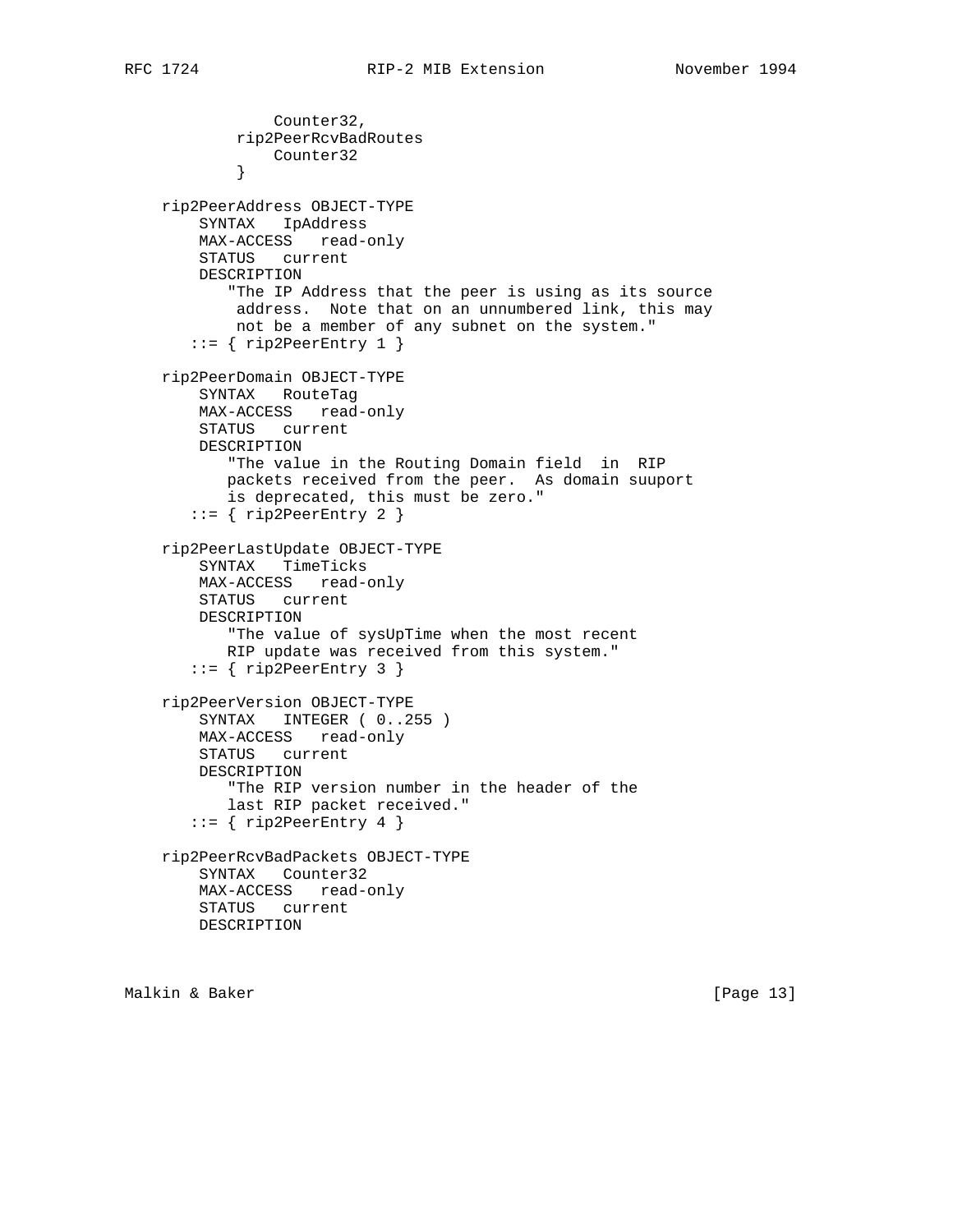```
 "The number of RIP response packets from this
       peer discarded as invalid."
   ::= { rip2PeerEntry 5 }
 rip2PeerRcvBadRoutes OBJECT-TYPE
    SYNTAX Counter32
    MAX-ACCESS read-only
    STATUS current
    DESCRIPTION
       "The number of routes from this peer that were
       ignored because the entry format was invalid."
   ::= { rip2PeerEntry 6 }
```
Malkin & Baker [Page 14]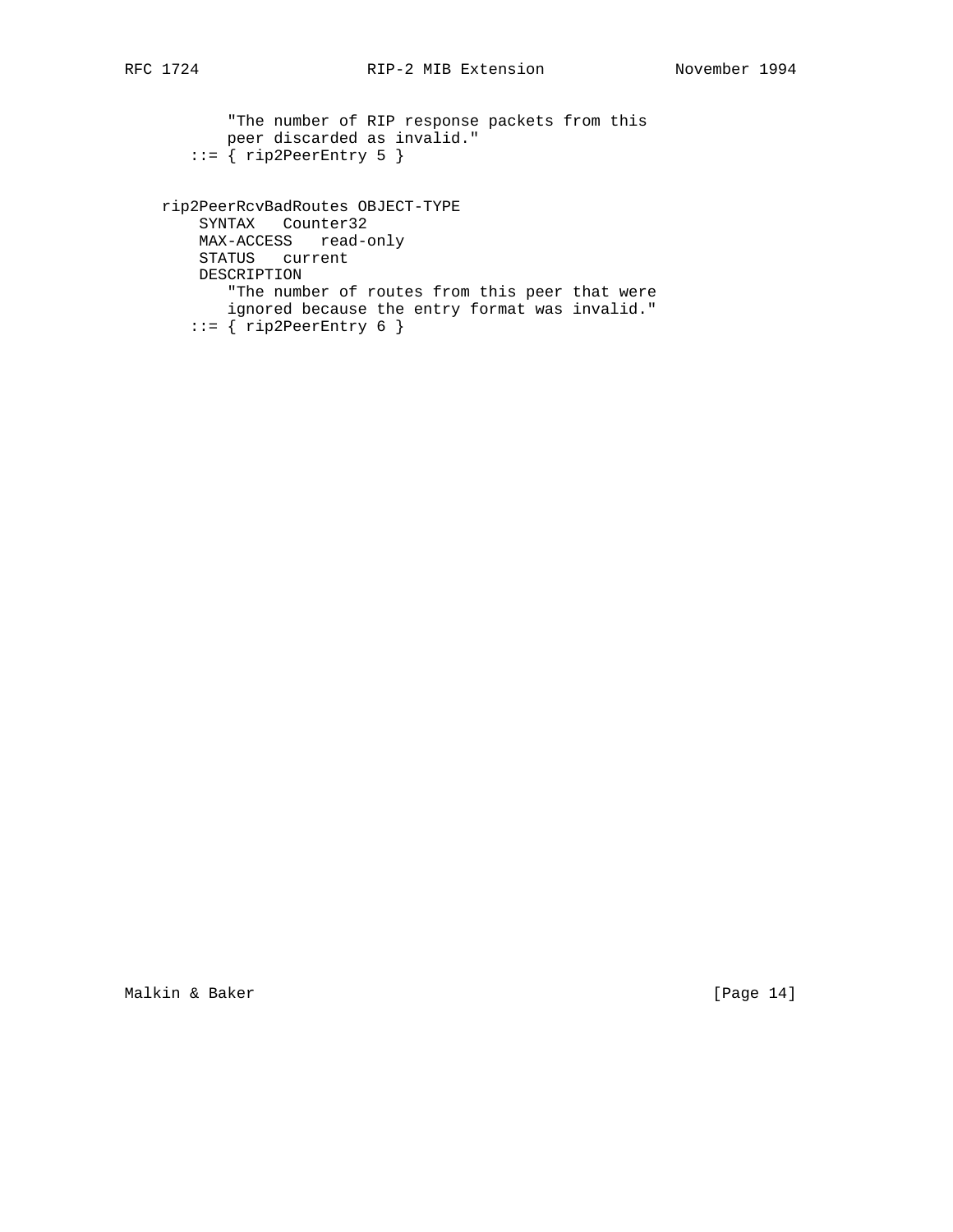```
-- conformance information
rip2Conformance OBJECT IDENTIFIER ::= { rip2 5 }
rip2Groups OBJECT IDENTIFIER ::= { rip2Conformance 1 }
rip2Compliances OBJECT IDENTIFIER ::= { rip2Conformance 2 }
-- compliance statements
rip2Compliance MODULE-COMPLIANCE
     STATUS current
    DESCRIPTION
       "The compliance statement "
    MODULE -- this module
     MANDATORY-GROUPS {
                 rip2GlobalGroup,
                 rip2IfStatGroup,
                 rip2IfConfGroup,
                 rip2PeerGroup
        }
     GROUP rip2GlobalGroup
     DESCRIPTION
        "This group defines global controls for RIP-II systems."
     GROUP rip2IfStatGroup
    DESCRIPTION
        "This group defines interface statistics for RIP-II systems."
     GROUP rip2IfConfGroup
     DESCRIPTION
        "This group defines interface configuration for RIP-II systems."
     GROUP rip2PeerGroup
    DESCRIPTION
        "This group defines peer information for RIP-II systems."
    ::= { rip2Compliances 1 }
```
Malkin & Baker [Page 15]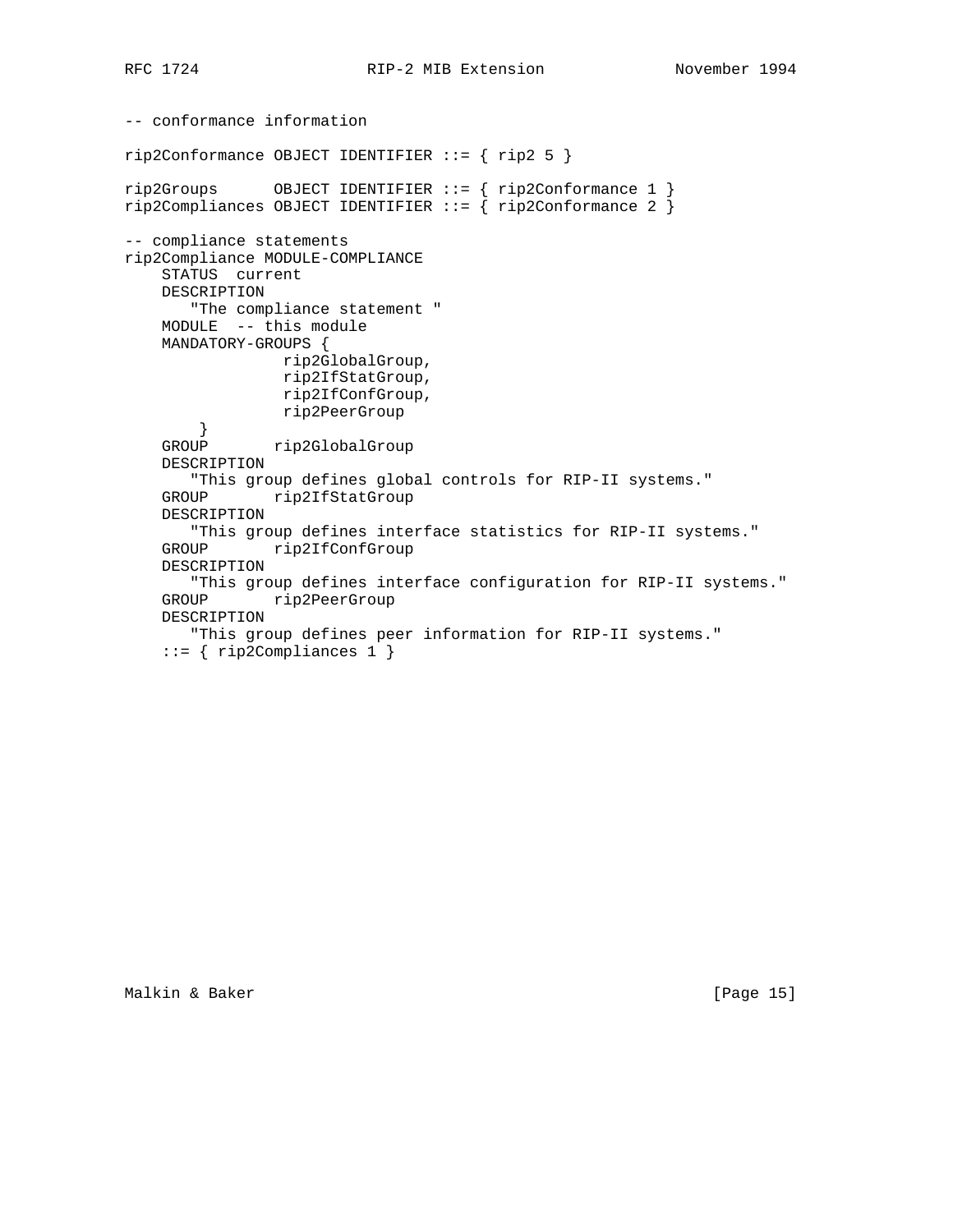```
-- units of conformance
rip2GlobalGroup OBJECT-GROUP
     OBJECTS {
                 rip2GlobalRouteChanges,
                 rip2GlobalQueries
     }
     STATUS current
     DESCRIPTION
        "This group defines global controls for RIP-II systems."
     ::= { rip2Groups 1 }
rip2IfStatGroup OBJECT-GROUP
     OBJECTS {
             rip2IfStatAddress,
             rip2IfStatRcvBadPackets,
             rip2IfStatRcvBadRoutes,
             rip2IfStatSentUpdates,
             rip2IfStatStatus
     }
     STATUS current
     DESCRIPTION
        "This group defines interface statistics for RIP-II systems."
    ::= { rip2Groups 2 }
rip2IfConfGroup OBJECT-GROUP
     OBJECTS {
             rip2IfConfAddress,
             rip2IfConfAuthType,
             rip2IfConfAuthKey,
             rip2IfConfSend,
             rip2IfConfReceive,
             rip2IfConfDefaultMetric,
             rip2IfConfStatus,
             rip2IfConfSrcAddress
     }
     STATUS current
     DESCRIPTION
       "This group defines interface configuration for RIP-II systems."
    ::= { rip2Groups 3 }
rip2PeerGroup OBJECT-GROUP
     OBJECTS {
            rip2PeerAddress,
             rip2PeerDomain,
             rip2PeerLastUpdate,
             rip2PeerVersion,
             rip2PeerRcvBadPackets,
             rip2PeerRcvBadRoutes
 }
     STATUS current
```
Malkin & Baker [Page 16]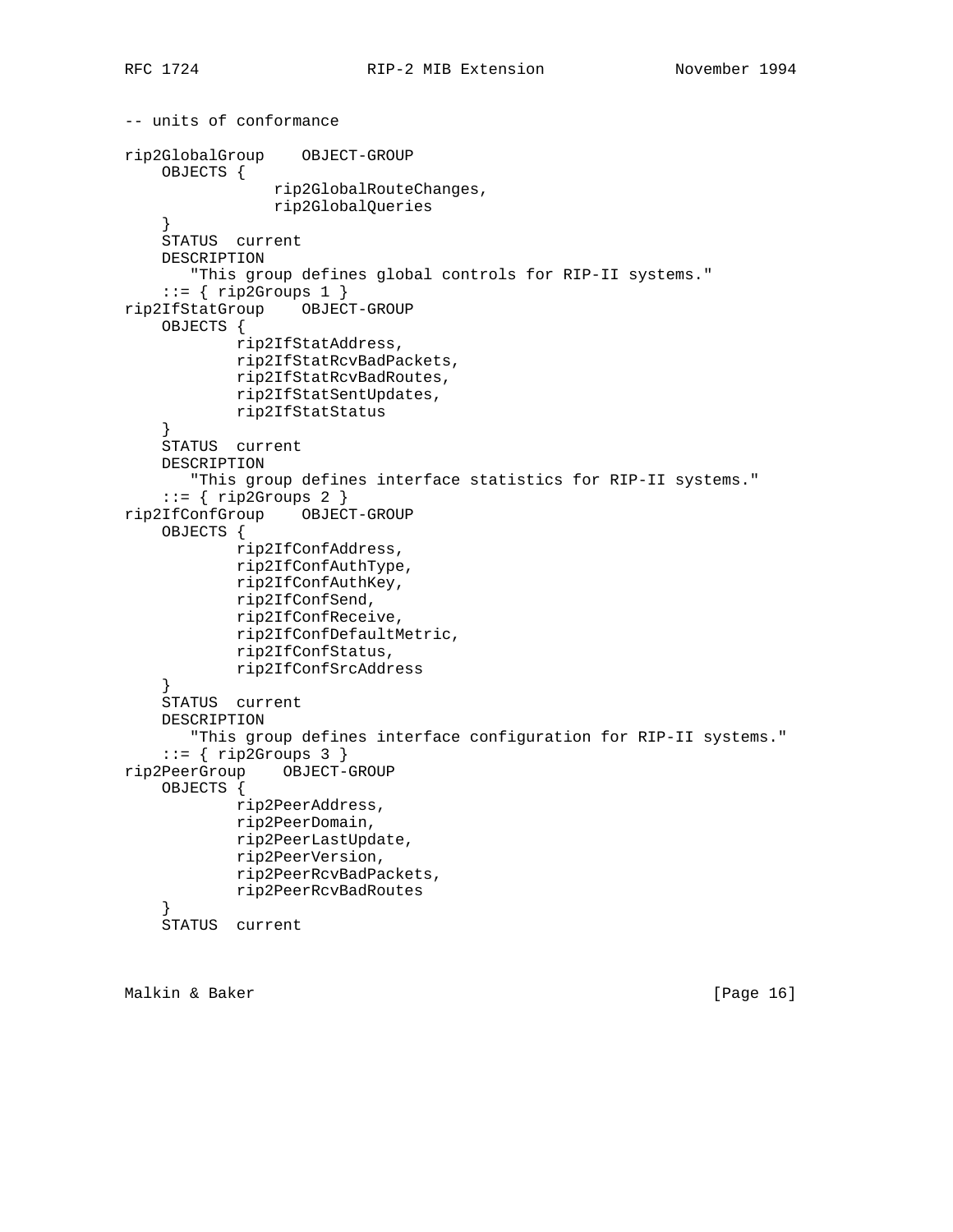DESCRIPTION "This group defines peer information for RIP-II systems."  $::=$  { rip2Groups 4 }

- END
- 5. References
	- [1] Cerf, V., "IAB Recommendations for the Development of Internet Network Management Standards", RFC 1052, IAB, April 1988.
	- [2] Cerf, V., "Report of the Second Ad Hoc Network Management Review Group", RFC 1109, IAB, August 1989.
	- [3] Rose M., and K. McCloghrie, "Structure and Identification of Management Information for TCP/IP-based internets", STD 16, RFC 1155, Performance Systems International, Hughes LAN Systems, May 1990.
	- [4] McCloghrie K., and M. Rose, "Management Information Base for Network Management of TCP/IP-based internets", RFC 1156, Hughes LAN Systems, Performance Systems International, May 1990.
	- [5] Case, J., Fedor, M., Schoffstall, M., and J. Davin, "Simple Network Management Protocol", STD 15, RFC 1157, SNMP Research, Performance Systems International, Performance Systems International, MIT Laboratory for Computer Science, May 1990.
	- [6] Rose, M., Editor, "Management Information Base for Network Management of TCP/IP-based internets: MIB-II", RFC 1158, Performance Systems International, May 1990.
	- [7] Information processing systems Open Systems Interconnection Specification of Abstract Syntax Notation One (ASN.1), International Organization for Standardization, International Standard 8824, December 1987.
	- [8] Information processing systems Open Systems Interconnection Specification of Basic Encoding Rules for Abstract Notation One (ASN.1), International Organization for Standardization, International Standard 8825, December 1987.
	- [9] Rose, M., and K. McCloghrie, Editors, "Concise MIB Definitions", STD 16, RFC 1212, Performance Systems International, Hughes LAN Systems, March 1991.
	- [10] Malkin, G., "RIP Version 2 Carrying Additional Information", RFC 1723, Xylogics, Inc., November 1994.

Malkin & Baker [Page 17]